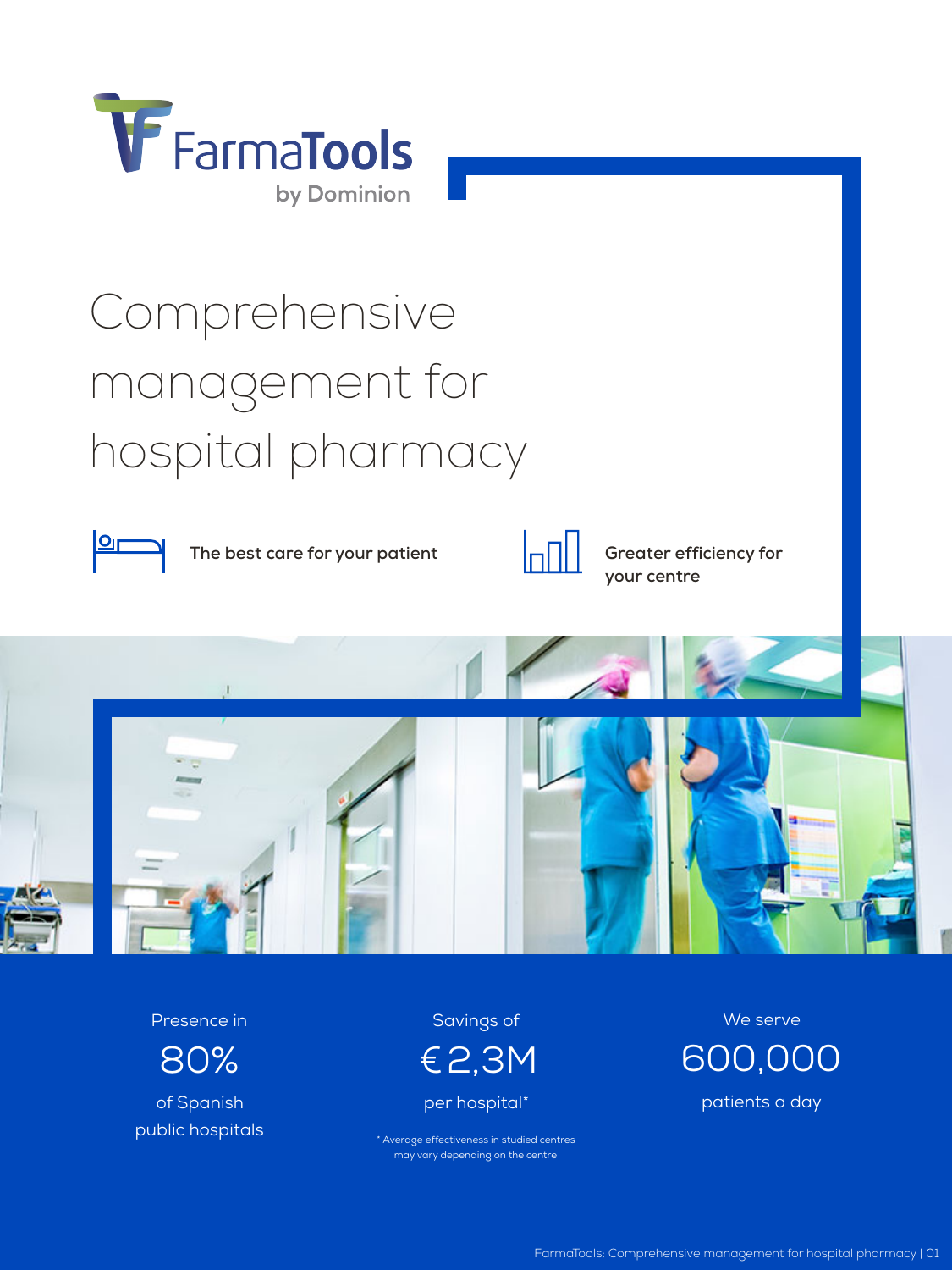## **We are the revolution in clinical pharmacy**

More than 20 years in the market have led us to identify improvements, evolve every day and be committed to being **the best solution for hospital pharmacy in the 21st century**.

- Safe preparation, specialising in high toxicity drugs.
- Automatic dispensing of medicines to patients using robotics.
- Control of fake or expired medicines and elimination of preparation errors.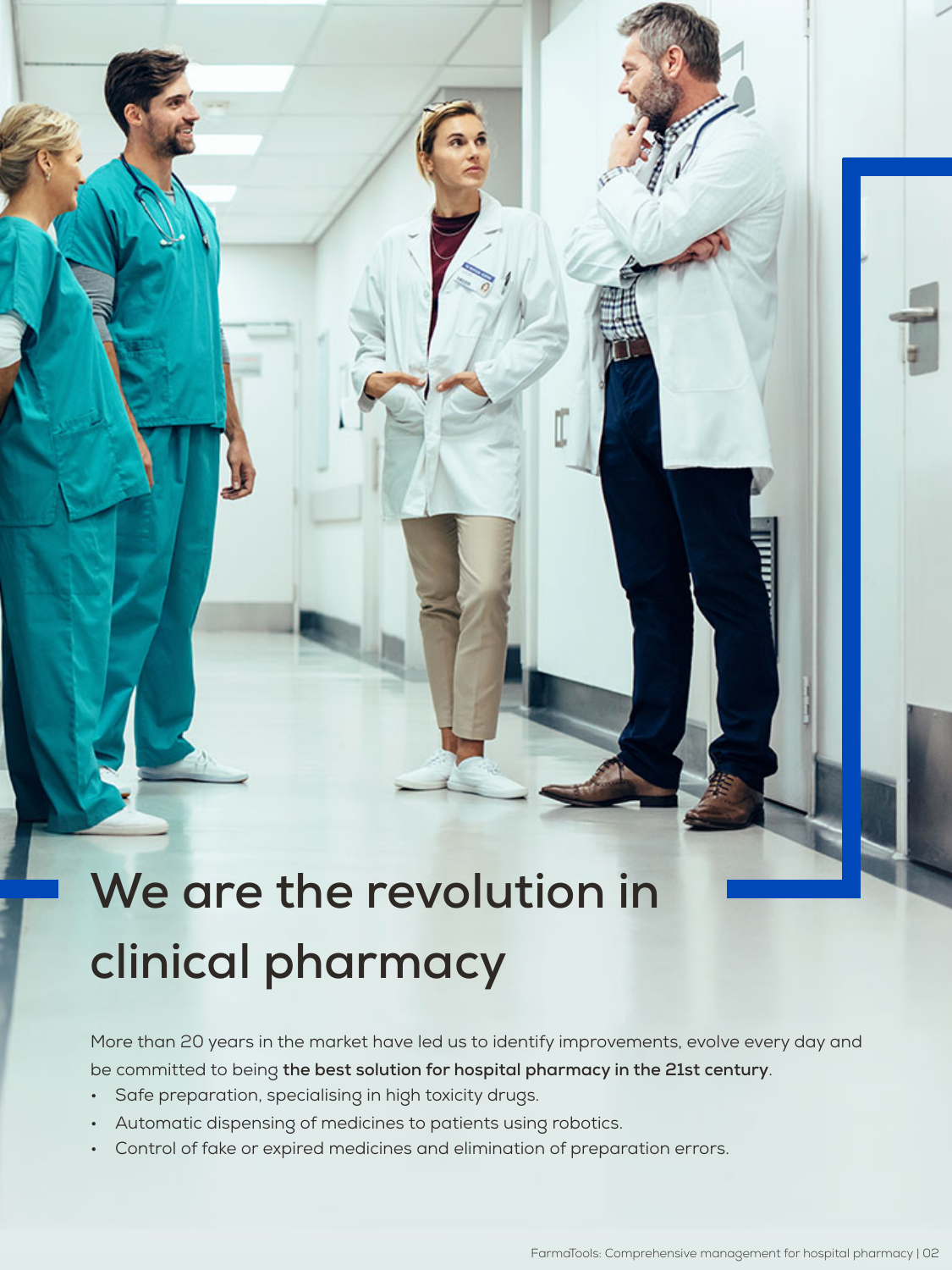#### **Scalable and parameterizable**

The hospital pharmaceutical information system (PHIS) connects with other information equipment, ERPs and laboratories. Can manage over 95% of existing automated systems, both those applied to warehouses, consumption and logistics, as well as those applied to the production and preparation of intravenous therapies.

It can serve **600,000 patients** and manage over 375,000 products a day. There are 4 modules: **Cost Management**, **Hospitalisation and Emergencies**, **Outpatients and Oncological Patients** and **Day Hospital**. **Simplifies compliance with the international protoco**l for reviewing medication orders before they are dispensed.

### **How can FarmaTools improve your hospital?**

- **It minimises pharmaceutical spending**, the highest after personnel.
- **• Improves patient care** as it integrates with the areas of logistics, purchasing and clinical and medical information; giving immediate service to pharmaceutical, administrative, medical, nursing and management staff.
- **Simplifies pharmacy management needs**.
- **Helps in decision making** and provides **greater safety** in the use of medicines.

### **Impact**

#### **on costs**

- **Reduces** purchasing management **times** by **20%** and acquisition **costs** by **10%**.
- Leads to a **30% saving** in administrative process time.
- **Reduces** expiry **losses to zero** and **stock** of medicines held by **20%**.
- **Eliminates the costs** of clinical errors and those avoidable in the adverse use of medicines.